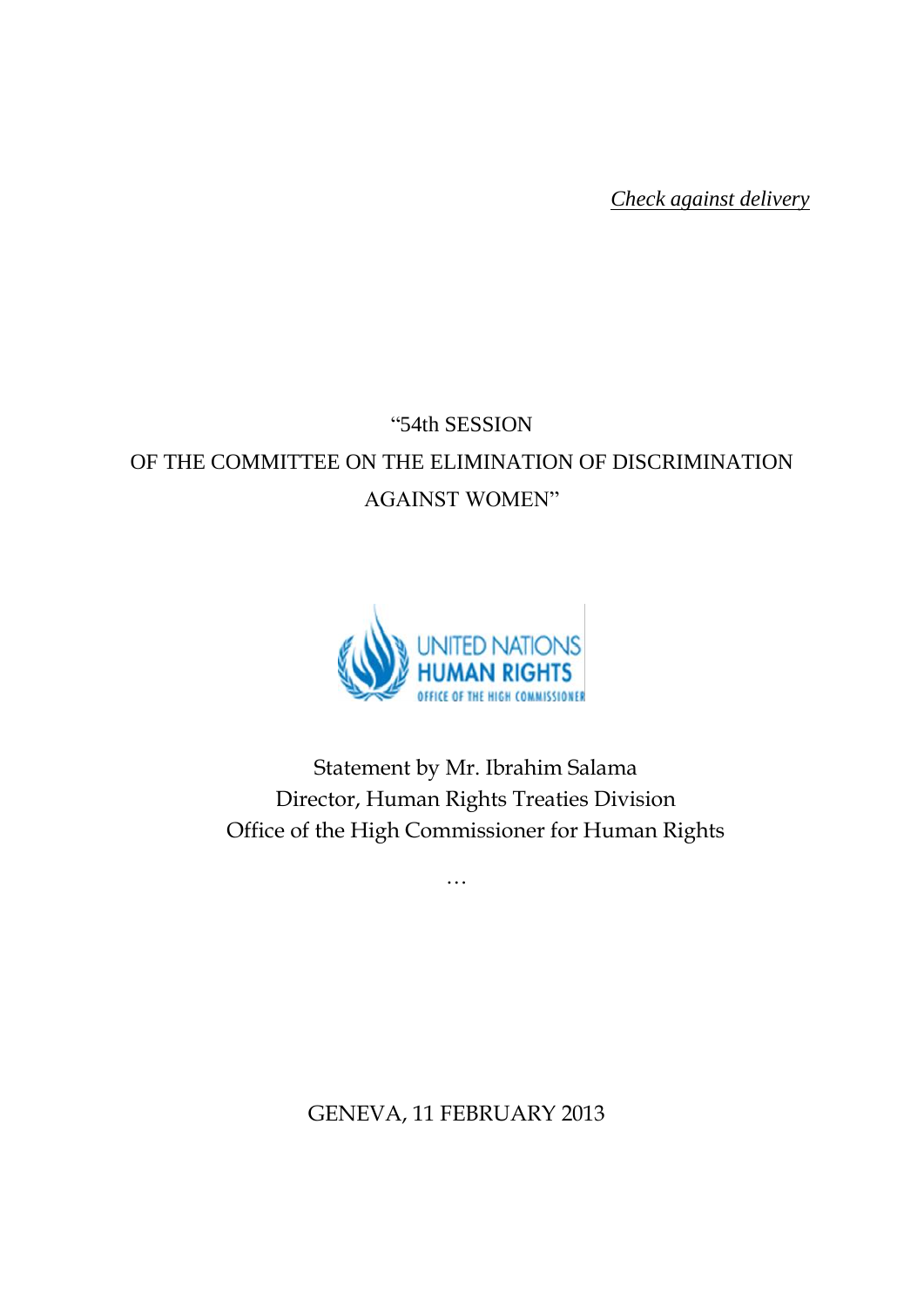Ladies and Gentlemen,

It is a great pleasure to welcome you to the **fifty-fourth session of the Committee on the Elimination of Discrimination against Women**. This is the Committee's first session in 2013 and so I would like to wish all those present a happy, productive and rewarding new year – hopefully one that is filled with advancements in women's rights.

I would especially like to extend a warm welcome to the new members of the Committee who will assume their duties today, namely: Ms. Noor AL-JEHANI [Qatar], Ms. Hilary GBEDEMAH [Ghana], Ms. Nahla HAIDAR [Lebanon], Ms. Dalia LEINARTE [Lithuania], Ms. Theodora NWANKWO [Nigeria], and Ms. Biancamaria POMERANZI [Italy].

I also congratulate the re-elected members of the Committee who today are commencing a new term: Ms. Nicole AMELINE [France], Ms. Barbara BAILEY [Jamaica], Mr. Niklas BRUUN [Finland], Ms. Silvia PIMENTEL [Brazil], and Ms. Xiaoqiao ZOU [China].

#### **Treaty Body Strengthening Process**

I am pleased to note that you are in the process of reviewing the recommendations made by the High Commissioner in her report on strengthening the treaty body system, as well as the guidelines on the independence and impartiality of treaty body members stemming from last year's meeting of Chairpersons in Addis Ababa. My Division is eager to learn about your choices with regard to the implementation of those recommendations,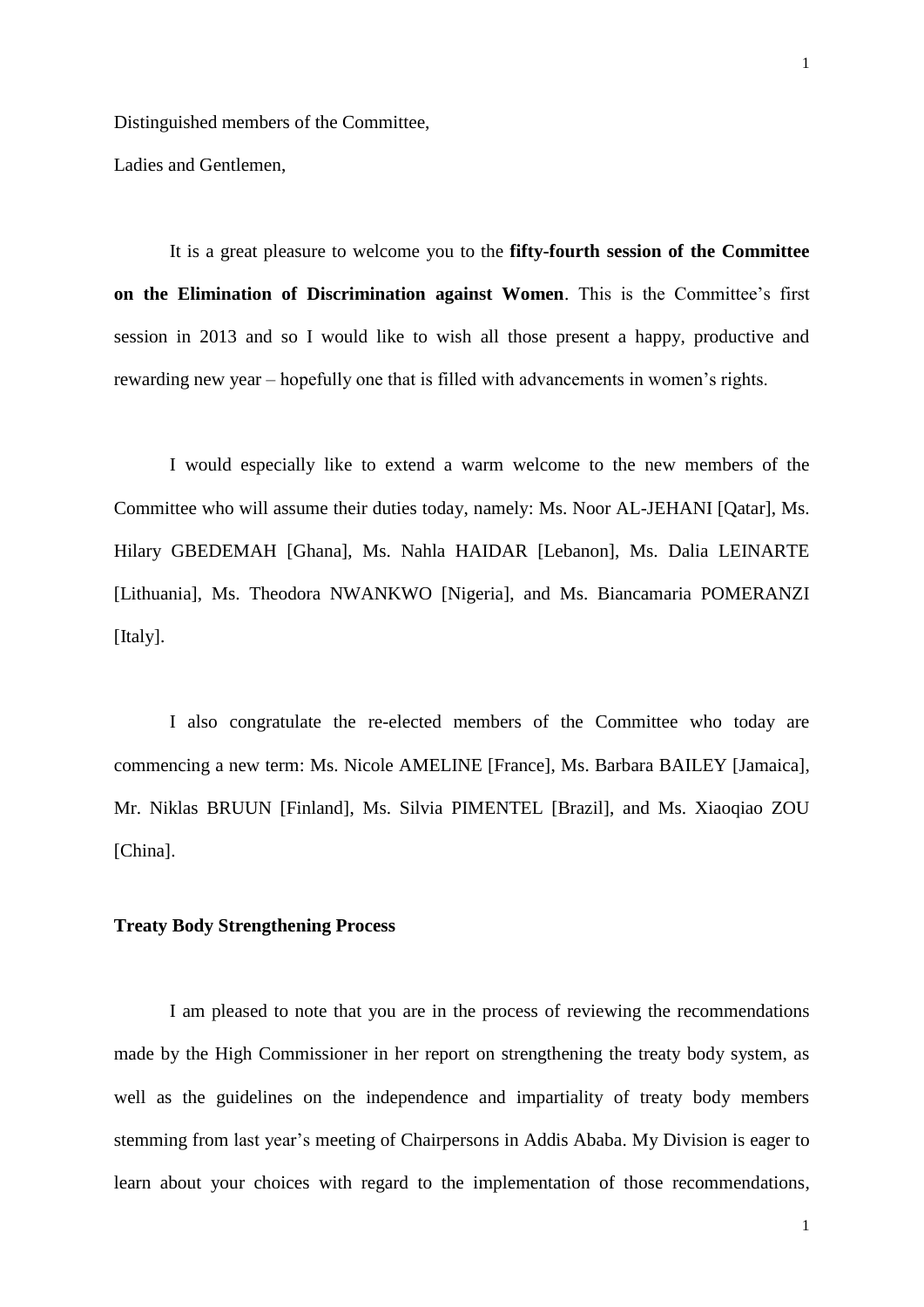including the ones relating to the Simplified Reporting Procedure which in the view of the High Commissioner is a key one. As you know, this process concerns all the treaty bodies; all of them are requested to inform the meeting of Chairpersons on a biannual basis on the progress made, including at its next session to be held in the end of June this year.

Regarding the Guidelines on the independence and impartiality of treaty body members, endorsed by the Meeting of Chairpersons last June in Addis Ababa, I wish to inform you that all Committees have indicated their intention to consider how they can include them in their rules of procedure. At this stage, the CRC, the CRPD and the SPT have adopted the Addis Ababa guidelines. I encourage you to continue your review of this important document at your present session.

Let me take this opportunity to also provide you with information on the General Assembly's Intergovernmental Process on the strengthening of the treaty body system. The co-facilitators of the intergovernmental process, the Ambassadors of Indonesia and Iceland, have been re-appointed last December and have set a timeline for the process. They are planning to hold informals at the end of this month and during mid-April, and hope to finalize the process in May by way of an agreed resolution.

As you know, the High Commissioner submitted her report on treaty body strengthening to the General Assembly in June 2012. However, our Office continues to respond to many related queries, including to those regarding the Comprehensive Reporting Calendar. In this regard, we note that the discussions are entering a phase where concrete choices are being deliberated. The Office has been requested by various States to provide responses to questions on the Calendar, including on the possible variables that would affect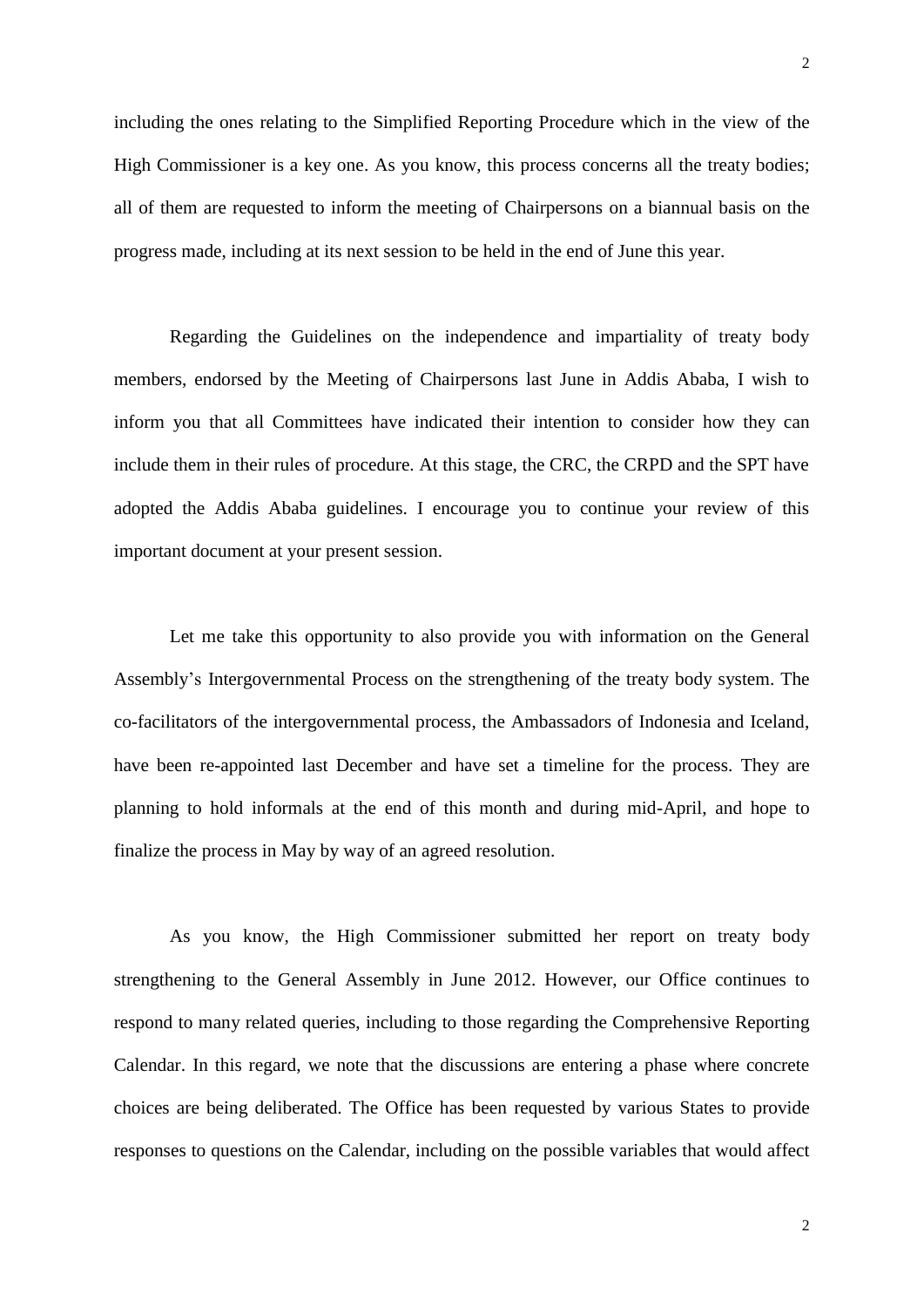the cost of such an approach. In addition, the co-facilitators have requested OHCHR and the UN Office at Geneva to cost the second option proposed in the High Commissioner's report (and before that by the Secretary General in his 2011 report to the General Assembly). The second option consists in addressing the current backlogs of reports and individual communications every two years. We will send all this information to you very soon.

The High Commissioner believes that we are now entering the key phase of the treaty body strengthening process with States negotiating additional support to treaty bodies. As you aware, the innovative good practices of the treaty bodies themselves, including certainly CEDAW, have inspired many of the proposals to strengthen the working methods of treaty bodies that are contained in the High Commissioner's report. I am convinced that your Committee will remain at the forefront of innovative and efficient working methods. The particularity of the treaty body system is that various working methods can be strengthened at no cost, which is particularly relevant in times of budgetary constraints.

#### Distinguished members of the Committee,

In her opening statement at the last session of your Committee, the High Commissioner informed you about the 7.5 percent cut in OHCHR's extra-budgetary resources for 2012. For the new 2014-2015 biennium, we are anticipating systemwide cuts of 100 million USD in the regular budget of the UN Secretariat, of which 4.5 million USD will be taken from the OHCHR regular budget. Despite the fact that 70 percent of these cuts must be in staff costs, I am pleased to inform you that the CEDAW Secretariat will not be affected by these measures. However, while the Office continues to do its utmost to provide the best possible servicing to the treaty bodies, it seems inevitable that we all make some sacrifices.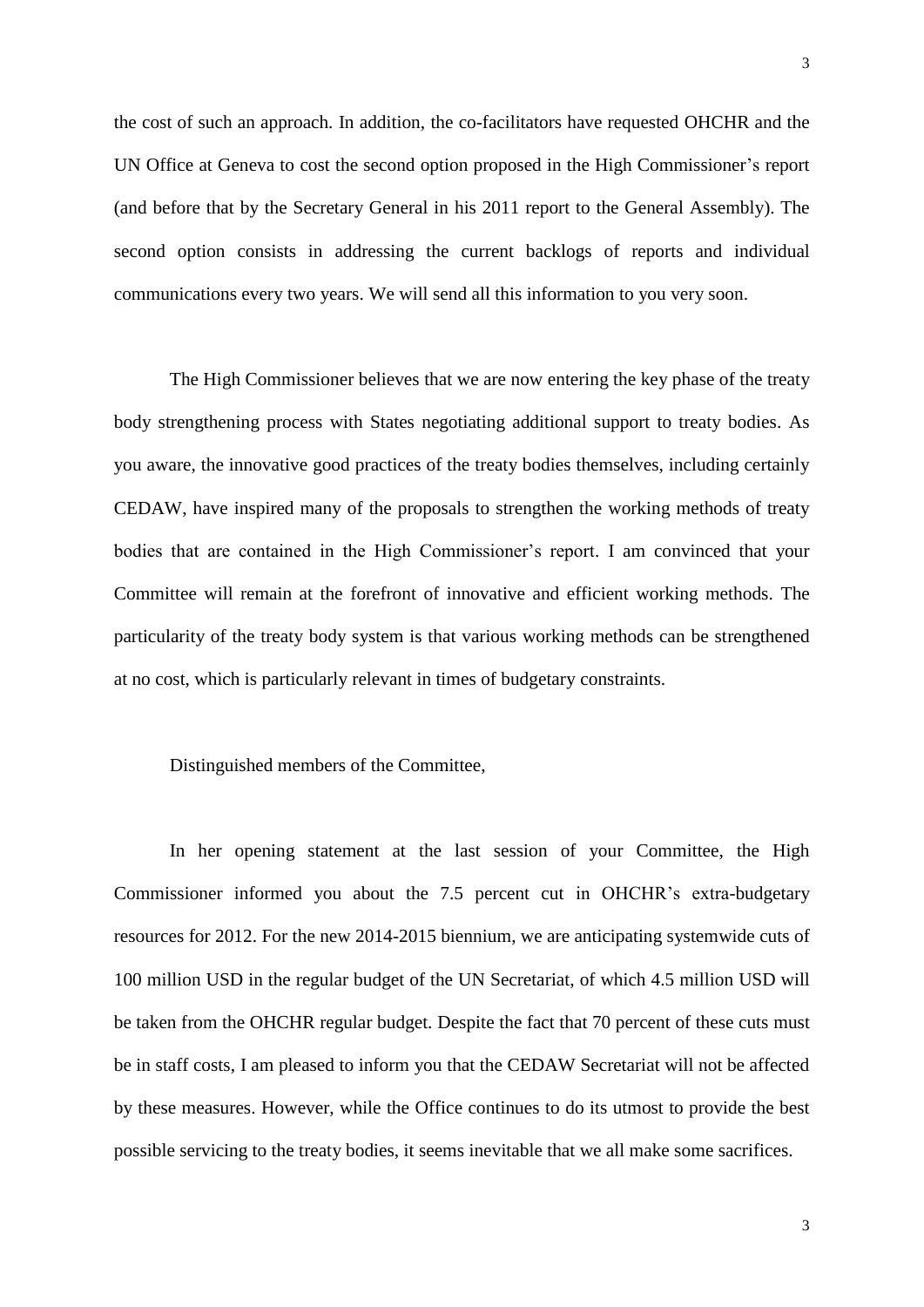In this regard, I am obliged to recall the words of the High Commissioner at your last session, where she highlighted that the Committee will find it untenable to continue to work at this pace. She suggested more concretely that your work on general recommendations be paced out in a way that can be sustained by both members and the Secretariat. The need to reinforce the resources approved for the treaty bodies through stable regular budget funding, as you know, is a prime concern of the High Commissioner and her Office. Until that is achieved, we will continue to have to do with what we have, and in times like this, we are fortunate when we do not lose what we have.

One good practice that is already being applied by other treaty bodies is the replacement of hard copy documents by electronic files for Committee members. I am sure that you would not disagree with me that applying a similar practice is both environmentally and financially required. Hard copies would continue to be provided, not by default to the entire Committee but upon the request of individual members. As some international organisations, including some departments of the United Nations, have already begun to hold paperless meetings, I believe this move is inevitable. Some Committees have accepted NGO webcasting of their public meetings, in particular dialogues with States parties. I am sure that CEDAW, which has always been pioneering good practices, will favourably consider webcasting of public meetings given its impact on the visibility and accessibility of CEDAW's work.

Distinguished members of the Committee,

Since your last session, several events involving violations of women's rights have urged the High Commissioner to make strong interventions, for example: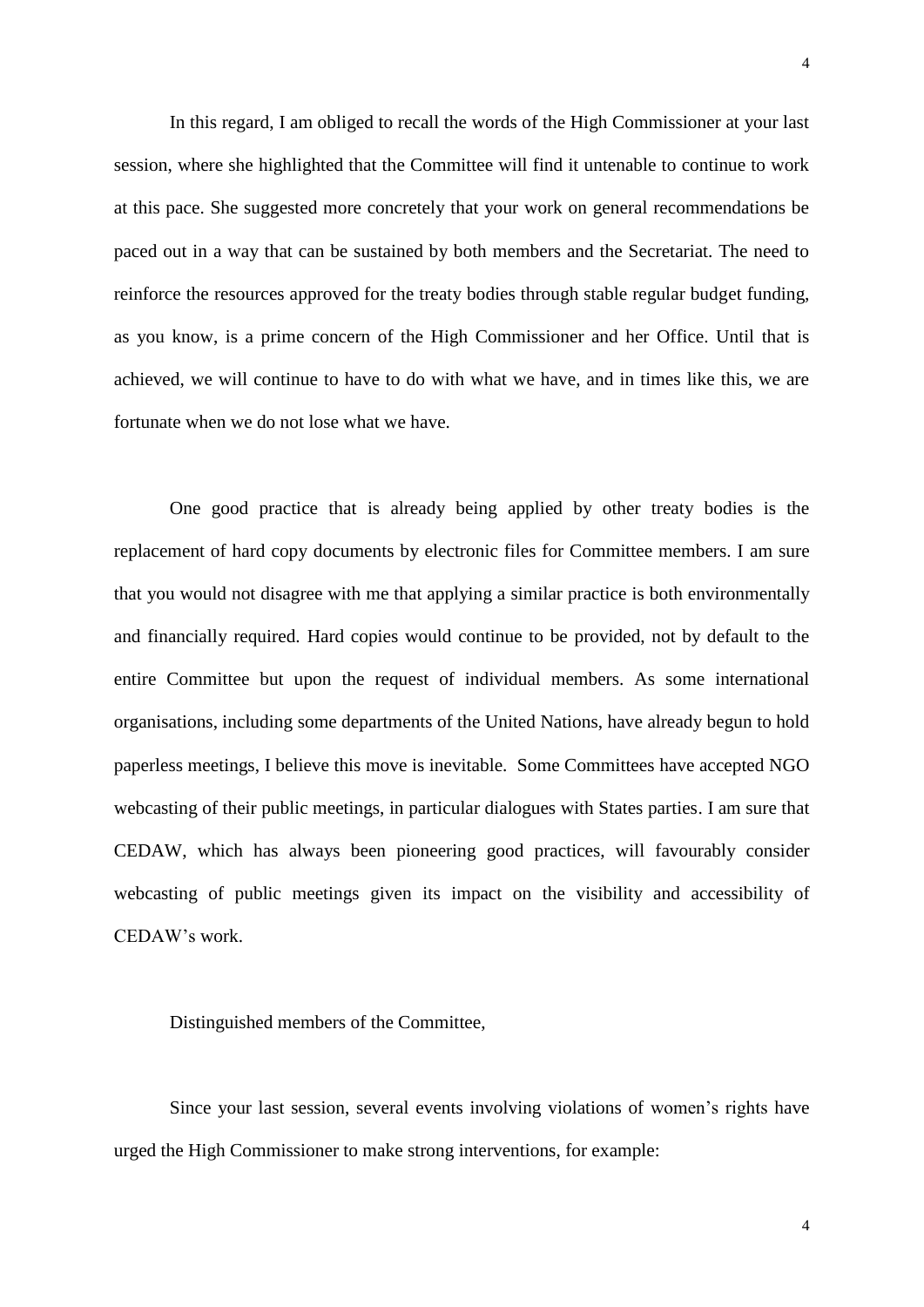- You will all remember the 14-year old girl Malala Yousufzai who was shot in the head and the neck on her way back from school in the town of Mingora in Pakistan in October 2012. The High Commissioner reinforced your own timely statement on this tragedy by condemning the attempted murder by Pakistani Taliban and recalling that Malala had been attacked not only because she wanted an education for herself, but also because she had been campaigning for all girls to be able to enjoy their right to education. The HC also emphasized that violence against girls travelling to and from school takes place all over the world and deters many girls from attending school.
- In response to the brutal gang rape and murder of a 23-year old Indian woman on 16 December, the High Commissioner called on India to strengthen its legal regime against rape. She quoted from CEDAW's 2007 concluding observations, recommending that India "widen the definition of rape in its Penal Code to reflect the realities of sexual abuse experienced by women and to remove the exception for marital rape from the definition of rape". A few weeks ago, the High Commissioner commended Justice Verma's Committee on Amendments to Criminal Law for having issued a ground-breaking report on violence against women with far-reaching recommendations to the Indian Government.

#### **Special Procedures**

Moving now to developments in relation to other UN human rights mechanisms, I am pleased to note references to the need to respect and protect women's rights by various special procedure mandate holders.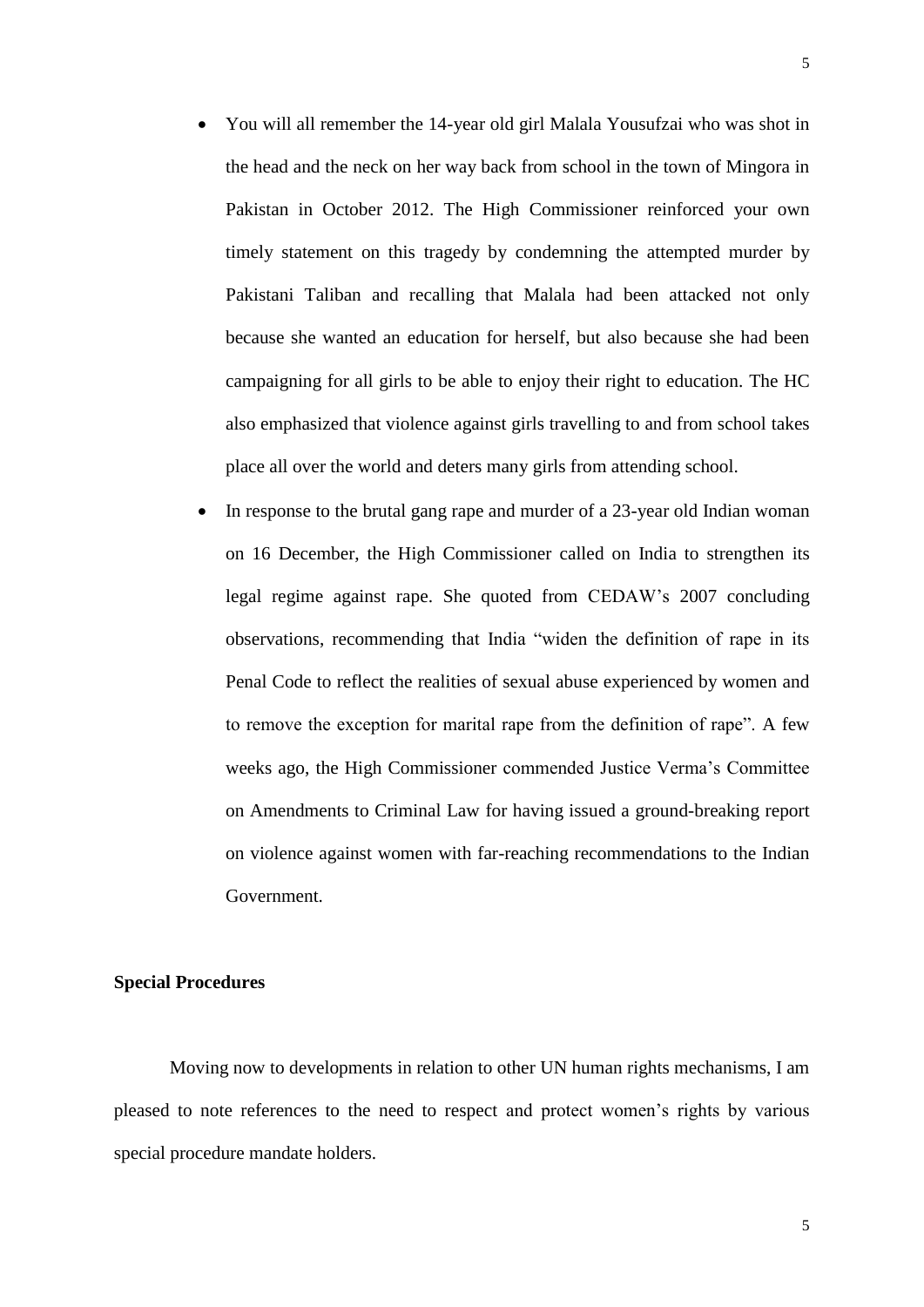On the occasion of the international day for the abolition of slavery on 2 December 2012, the **Special Rapporteur on contemporary forms of slavery, Gulnara Shahinian**, underscored that non-consensual marriages, sale of wives and wife inheritance are forms of slavery that cannot be justified by traditional, religious, cultural or economic considerations. In addition to criminalizing servile marriages, States should take educational and awarenessraising measures to highlight the nature and harm caused by forced and early marriages.

In the context of the 16 days of activism against gender-based violence in December 2012, the **Special Rapporteur on violence against women, its causes and consequences, Rashida Manjoo,** and the **SRSG on sexual violence in conflict, Zainab Hawa Bangura**, issued a joint statement on "Accountability for perpetrators, and the right to truth and justice for victims of war-time sexual violence". Both experts emphasized the importance for national authorities to recognize the existence of women victims of rape and torture and to ensure that they have equal access to remedies and compensation, including non-material damages. They highlighted that limited access to justice and dysfunctional justice systems form part of the challenges faced by women in conflict and post-conflict situations.

Prior to the referendum in Egypt on the draft Constitution on 15 December 2012, the **Working Group on the issue of discrimination against women in law and in practice** called on the Egyptian Government to include a prohibition of discrimination based on sex, a provision incorporating international human rights treaties into the domestic legal order, and guarantees for women's right to equality in the family in the draft Constitution. Similarly, the Working Group called for stronger provisions on gender equality and non-discrimination in the draft Tunisian Constitution.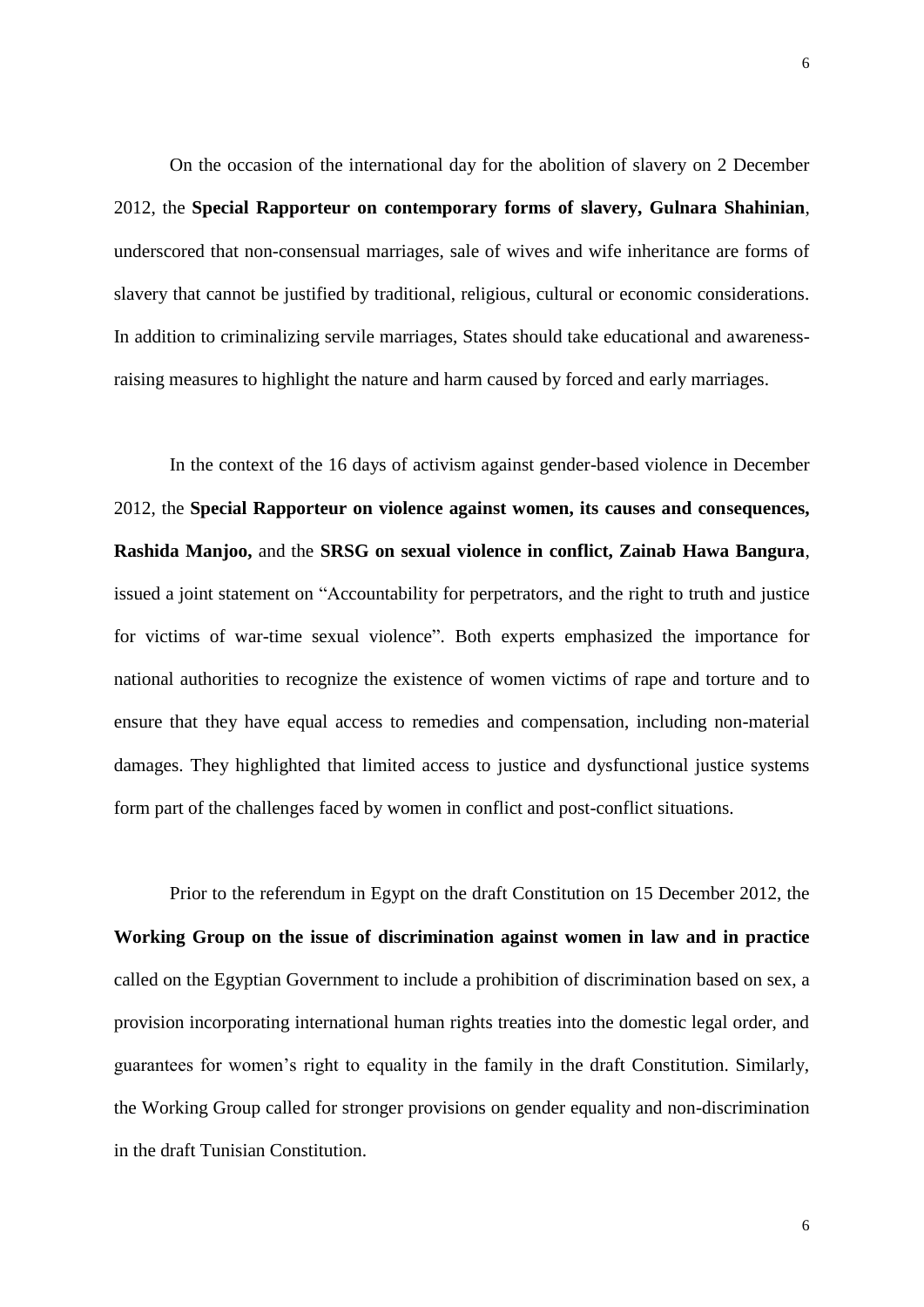#### **Security Council**

On 30 November 2012, the Security Council convened an Open Debate on women and peace and security with a focus on "The Role of Women's Civil Society Organizations in Contributing to the Prevention and Resolution of Armed Conflict and Peace Building". The Open Debate marked an opportunity to reflect on the progress made and to accelerate action on the implementation of the Security Council's historic [resolution 1325 \(2000\)](http://www.un.org/events/res_1325e.pdf) and related [commitments and guiding documents](http://www.unwomen.org/about-us/guiding-documents/) on women and peace and security.

### **General Assembly**

During the  $67<sup>th</sup>$  session of the GA, five resolutions on the advancement of women were passed unanimously, including a historic resolution calling on States to eliminate female genital mutilation. The other resolutions deal with trafficking in women and girls; the elimination of all forms of violence against women and girls; women, disarmament, nonproliferation and arms control; and follow-up to the Fourth World Conference on Women and the full implementation of the Beijing Declaration and Platform for Action and the outcome of the twenty-third special session of the General Assembly ("Women 2000: Gender Equality, Development and Peace for the Twenty-First Century").

## **Your 54th session**

Distinguished members of the Committee,

7